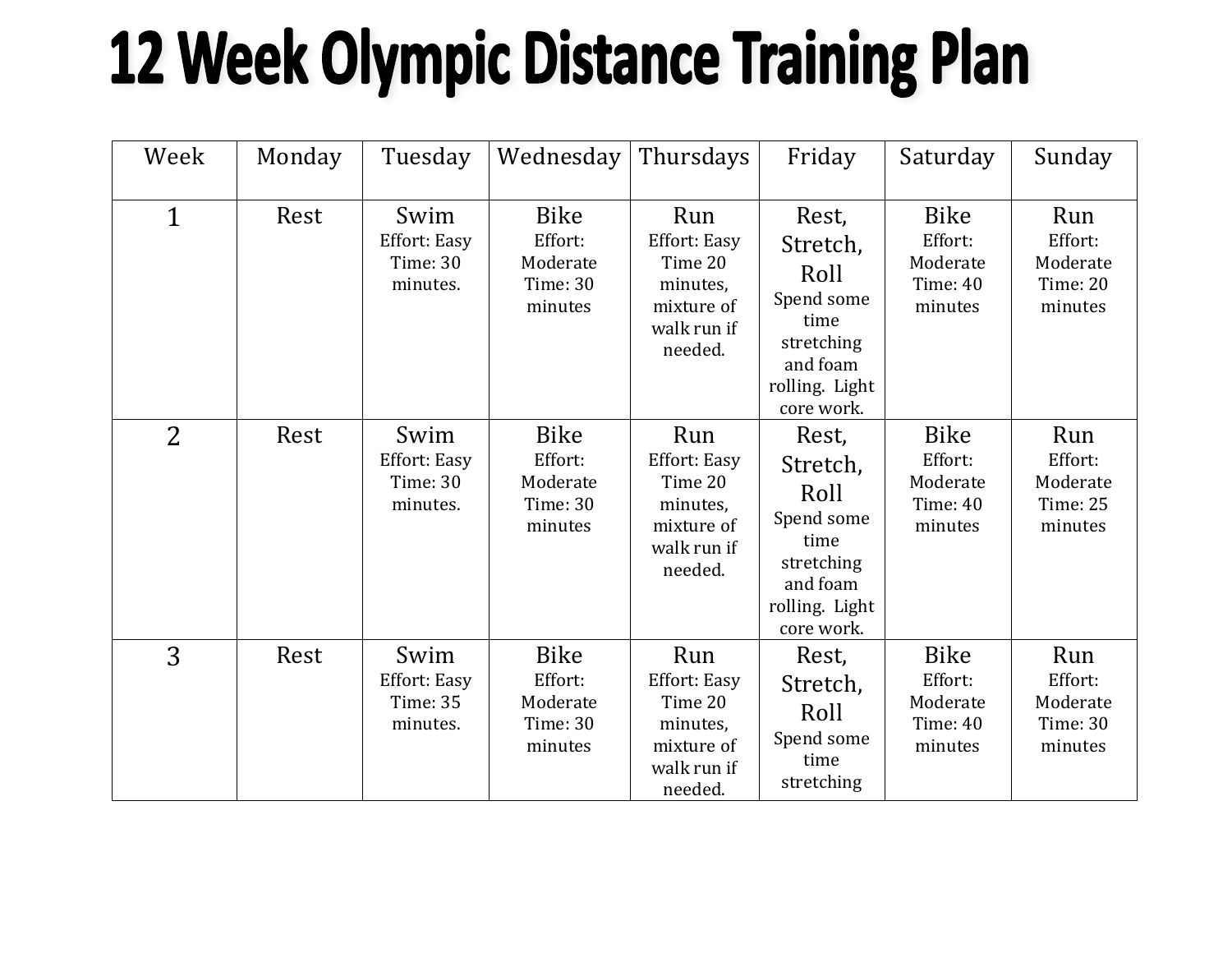|                |      |                                                     |                                                                  |                                                                                           | and foam<br>rolling. Light<br>core work.                                                                  |                                                                  |                                                          |
|----------------|------|-----------------------------------------------------|------------------------------------------------------------------|-------------------------------------------------------------------------------------------|-----------------------------------------------------------------------------------------------------------|------------------------------------------------------------------|----------------------------------------------------------|
| $\overline{4}$ | Rest | Swim<br>Effort: Easy<br>Time: 20<br>minutes.        | <b>Bike</b><br><b>Effort: Easy</b><br>Time: 35<br>minutes        | Run<br><b>Effort: Easy</b><br>Time 20<br>minutes,<br>mixture of<br>walk run if<br>needed. | Rest,<br>Stretch,<br>Roll<br>Spend some<br>time<br>stretching<br>and foam<br>rolling. Light<br>core work. | <b>Bike</b><br>Effort:<br>Moderate<br><b>Time: 35</b><br>minutes | Run<br>Effort:<br>Moderate<br><b>Time: 30</b><br>minutes |
| 5              | Rest | Swim<br>Effort: Easy<br><b>Time: 35</b><br>minutes. | <b>Bike</b><br>Effort:<br>Moderate<br>Time: 35<br>minutes        | Run<br><b>Effort: Easy</b><br>Time 25<br>minutes                                          | Rest,<br>Stretch,<br>Roll<br>Spend some<br>time<br>stretching<br>and foam<br>rolling. Light<br>core work. | <b>Bike</b><br>Effort:<br>Moderate<br><b>Time: 45</b><br>minutes | Run<br>Effort:<br>Moderate<br>Time: 25<br>minutes        |
| 6              | Rest | Swim<br>Effort: Easy<br>Time: 35<br>minutes.        | <b>Bike</b><br>Effort:<br>Moderate<br><b>Time: 35</b><br>minutes | Run<br><b>Effort: Easy</b><br>Time 25<br>minutes                                          | Rest,<br>Stretch,<br>Roll<br>Spend some<br>time<br>stretching                                             | <b>Bike</b><br>Effort:<br>Moderate<br>Time: 50<br>minutes        | Run<br>Effort:<br>Moderate<br><b>Time: 35</b><br>minutes |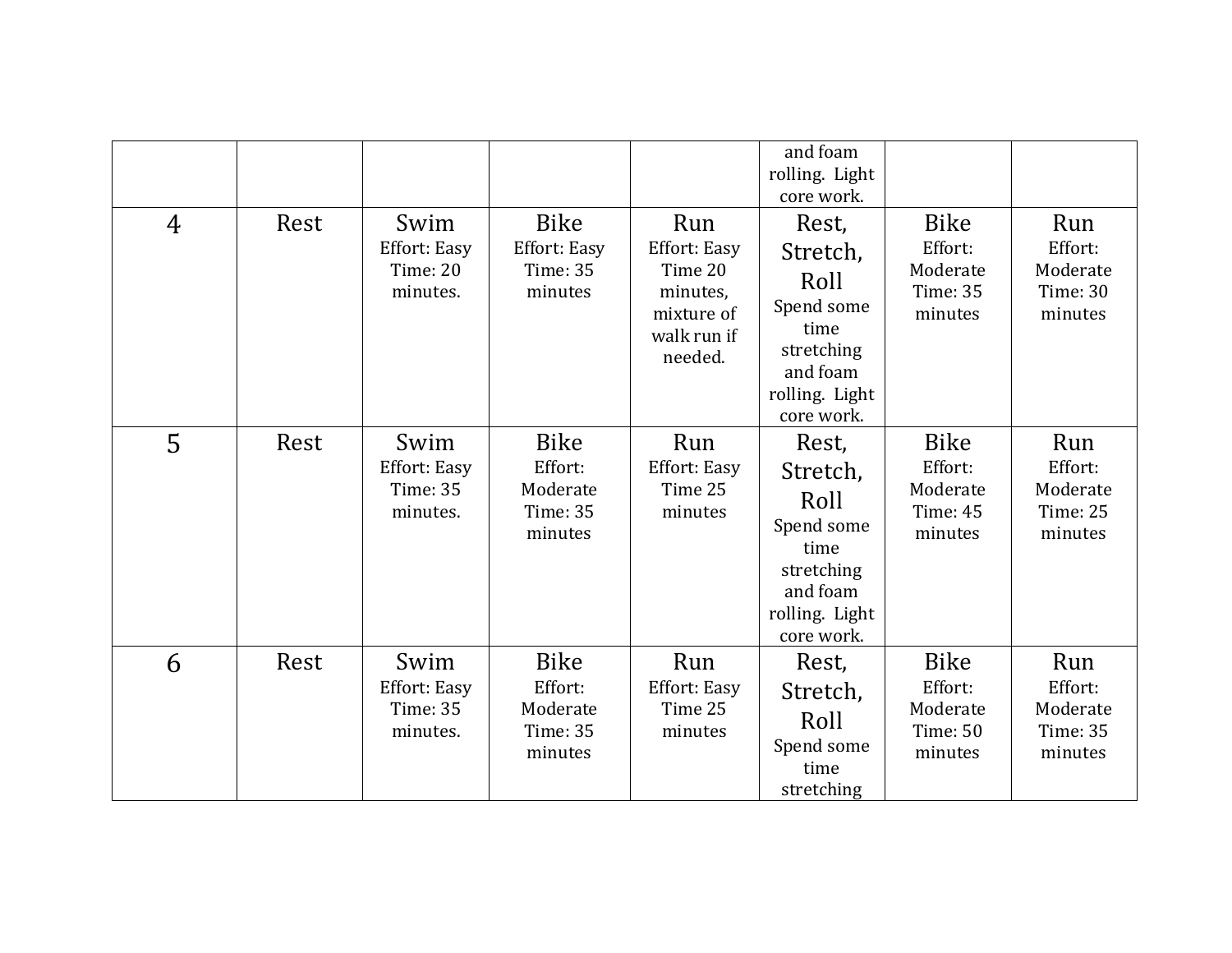|   |      |                                                     |                                                                  |                                                  | and foam<br>rolling. Light<br>core work.                                                                  |                                                                  |                                                          |
|---|------|-----------------------------------------------------|------------------------------------------------------------------|--------------------------------------------------|-----------------------------------------------------------------------------------------------------------|------------------------------------------------------------------|----------------------------------------------------------|
| 7 | Rest | Swim<br>Effort: Easy<br><b>Time: 40</b><br>minutes. | <b>Bike</b><br>Effort:<br>Moderate<br><b>Time: 30</b><br>minutes | Run<br><b>Effort: Easy</b><br>Time 25<br>minutes | Rest,<br>Stretch,<br>Roll<br>Spend some<br>time<br>stretching<br>and foam<br>rolling. Light<br>core work. | <b>Bike</b><br>Effort:<br>Moderate<br><b>Time: 55</b><br>minutes | Run<br>Effort:<br>Moderate<br>Time: 40<br>minutes        |
| 8 | Rest | Swim<br>Effort: Easy<br>Time: 25<br>minutes.        | <b>Bike</b><br>Effort:<br>Moderate<br>Time: 40<br>minutes        | Run<br><b>Effort: Easy</b><br>Time 20<br>minutes | Rest,<br>Stretch,<br>Roll<br>Spend some<br>time<br>stretching<br>and foam<br>rolling. Light<br>core work. | <b>Bike</b><br>Effort:<br>Moderate<br>Time: 55<br>minutes        | Run<br>Effort:<br>Moderate<br>Time: 40<br>minutes        |
| 9 | Rest | Swim<br>Effort: Easy<br>Time: 40<br>minutes.        | <b>Bike</b><br>Effort:<br>Moderate<br><b>Time: 40</b><br>minutes | Run<br><b>Effort: Easy</b><br>Time 30<br>minutes | Rest,<br>Stretch,<br>Roll<br>Spend some<br>time<br>stretching                                             | <b>Bike</b><br>Effort:<br>Moderate<br>Time: 60<br>minutes        | Run<br>Effort:<br>Moderate<br><b>Time: 35</b><br>minutes |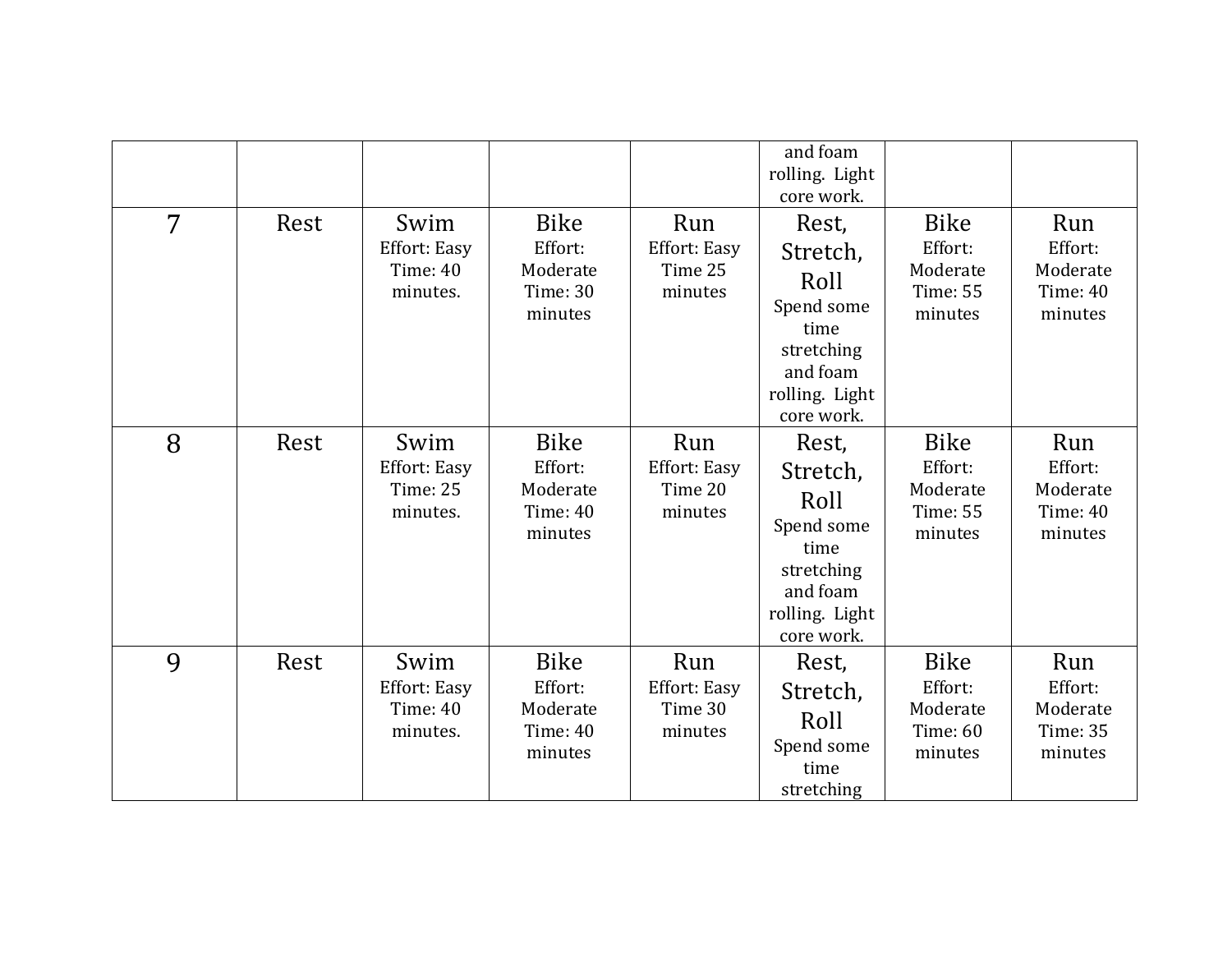|    |      |                                                     |                                                                  |                                                  | and foam<br>rolling. Light<br>core work.                                                                  |                                                                  |                                                          |
|----|------|-----------------------------------------------------|------------------------------------------------------------------|--------------------------------------------------|-----------------------------------------------------------------------------------------------------------|------------------------------------------------------------------|----------------------------------------------------------|
| 10 | Rest | Swim<br>Effort: Easy<br>Time: 40<br>minutes.        | <b>Bike</b><br>Effort:<br>Moderate<br><b>Time: 40</b><br>minutes | Run<br>Effort: Easy<br>Time 30<br>minutes        | Rest,<br>Stretch,<br>Roll<br>Spend some<br>time<br>stretching<br>and foam<br>rolling. Light<br>core work. | <b>Bike</b><br>Effort:<br>Moderate<br>Time: 65<br>minutes        | Run<br>Effort:<br>Moderate<br><b>Time: 45</b><br>minutes |
| 11 | Rest | Swim<br><b>Effort: Easy</b><br>Time: 45<br>minutes. | <b>Bike</b><br>Effort:<br>Moderate<br>Time: 35<br>minutes        | Run<br><b>Effort: Easy</b><br>Time 30<br>minutes | Rest,<br>Stretch,<br>Roll<br>Spend some<br>time<br>stretching<br>and foam<br>rolling. Light<br>core work. | <b>Bike</b><br>Effort:<br>Moderate<br>Time: 60<br>minutes        | Run<br>Effort:<br>Moderate<br>Time: 45<br>minutes        |
| 12 | Rest | Swim<br>Effort: Easy<br>Time: 20<br>minutes.        | <b>Bike</b><br>Effort:<br>Moderate<br><b>Time: 30</b><br>minutes | Run<br><b>Effort: Easy</b><br>Time 20<br>minutes | Rest,<br>Stretch,<br>Roll<br>Spend some<br>time<br>stretching                                             | <b>Bike</b><br>Effort:<br>Moderate<br><b>Time: 30</b><br>minutes | RACE<br>DAY!!!                                           |